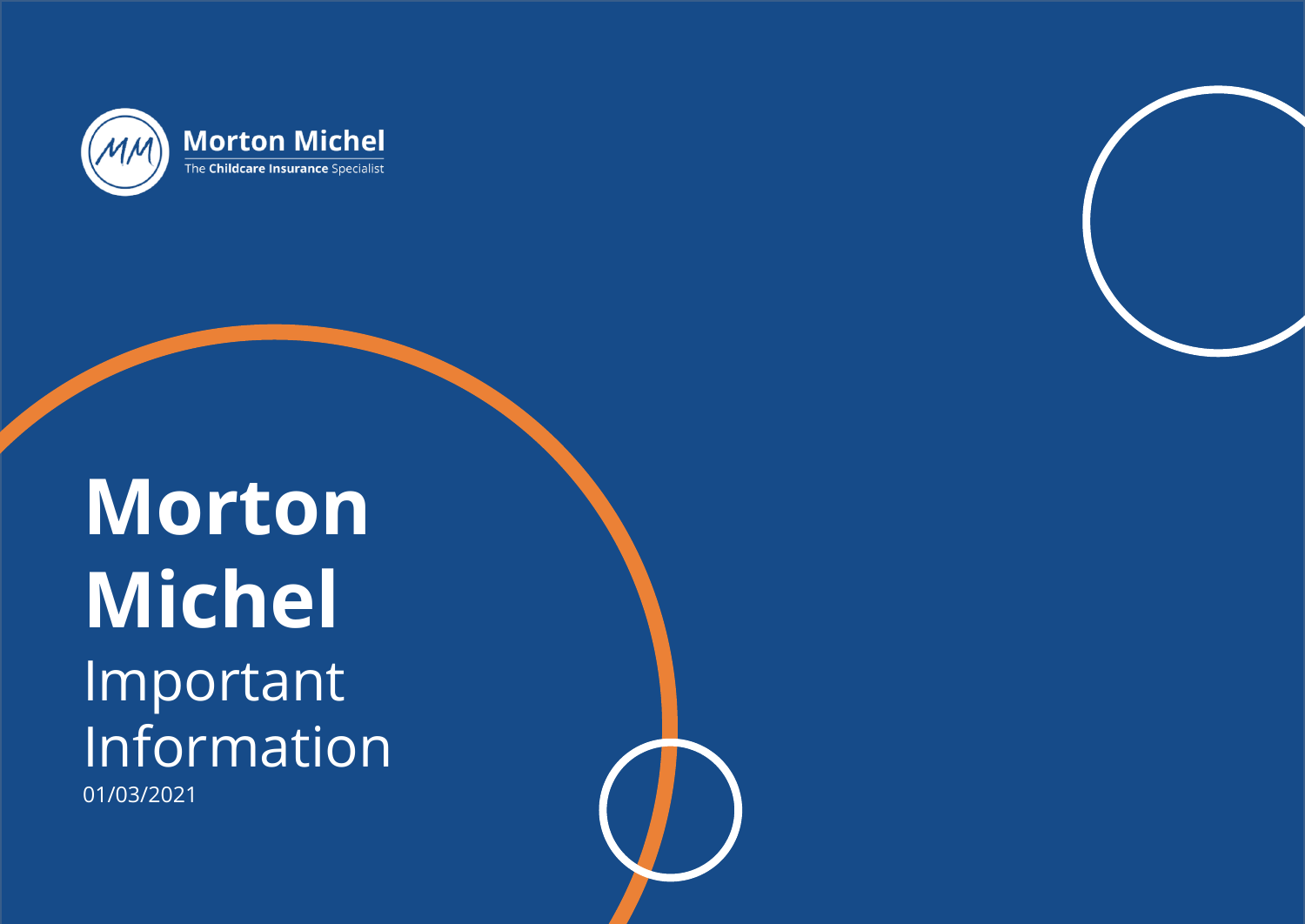# What is **underinsurance?**

Your insurance premium is calculated based on the amount of cover you choose to take out to protect your property. Underinsurance occurs when you've not taken out the right amount of insurance cover for your needs.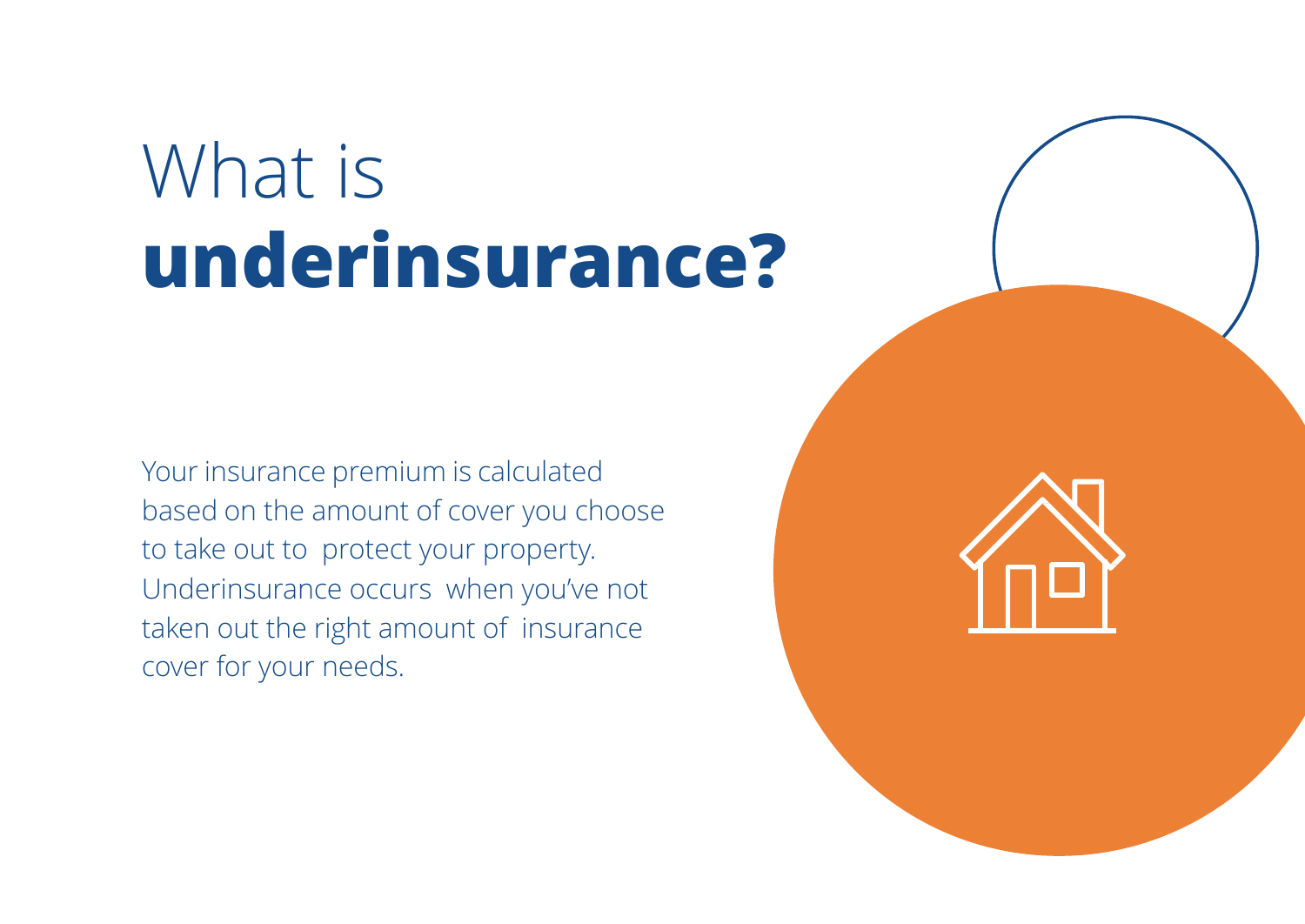

# **What does it mean** if I am underinsured?

**Taking out insufficient insurance cover will essentially mean any claim will be insufficiently covered.**

Being underinsured does not mean you have intentionally chosen to declare a lower sum insured in return for a lower insurance premium; there is often confusion between the market value of a property and its rebuild cost. Likewise, you may have brought the business and its assets, maintaining the level of insurance the previous owner arranged.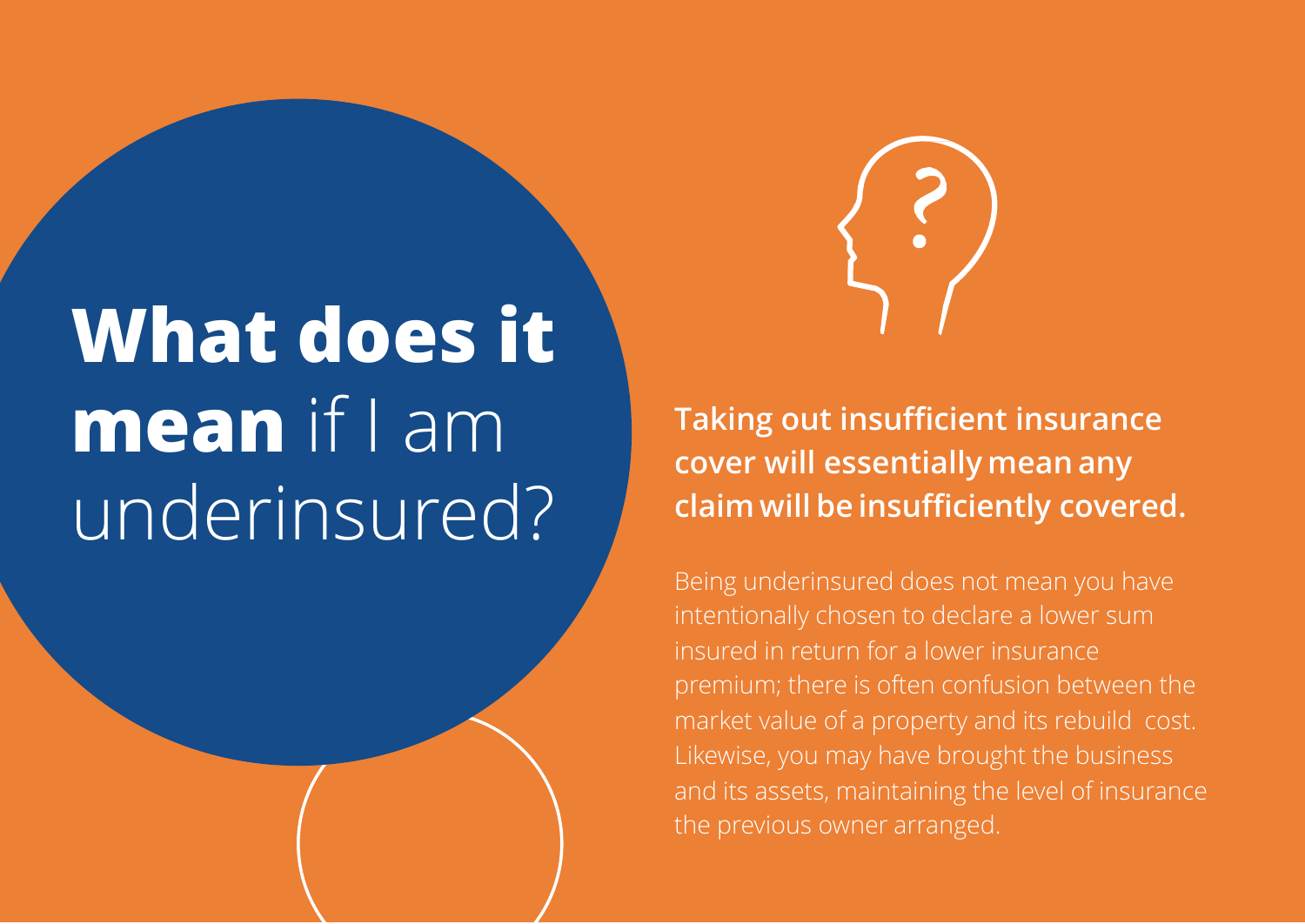## **What does it mean** if I am underinsured? *continued*

### **For example:**

- Your premises is insured for £500,000 but the accurate rebuild valuation of your premises is £1m
- You suffer a loss and the result is £70,000 damage
- The outcome would likely mean you will be responsible for £35,000 of the cost of the claim as you are 50% underinsured

**To prevent this undesirable situation it is vital that you ensure that the sums insured are accurate and seek independent professional advice where appropriate.**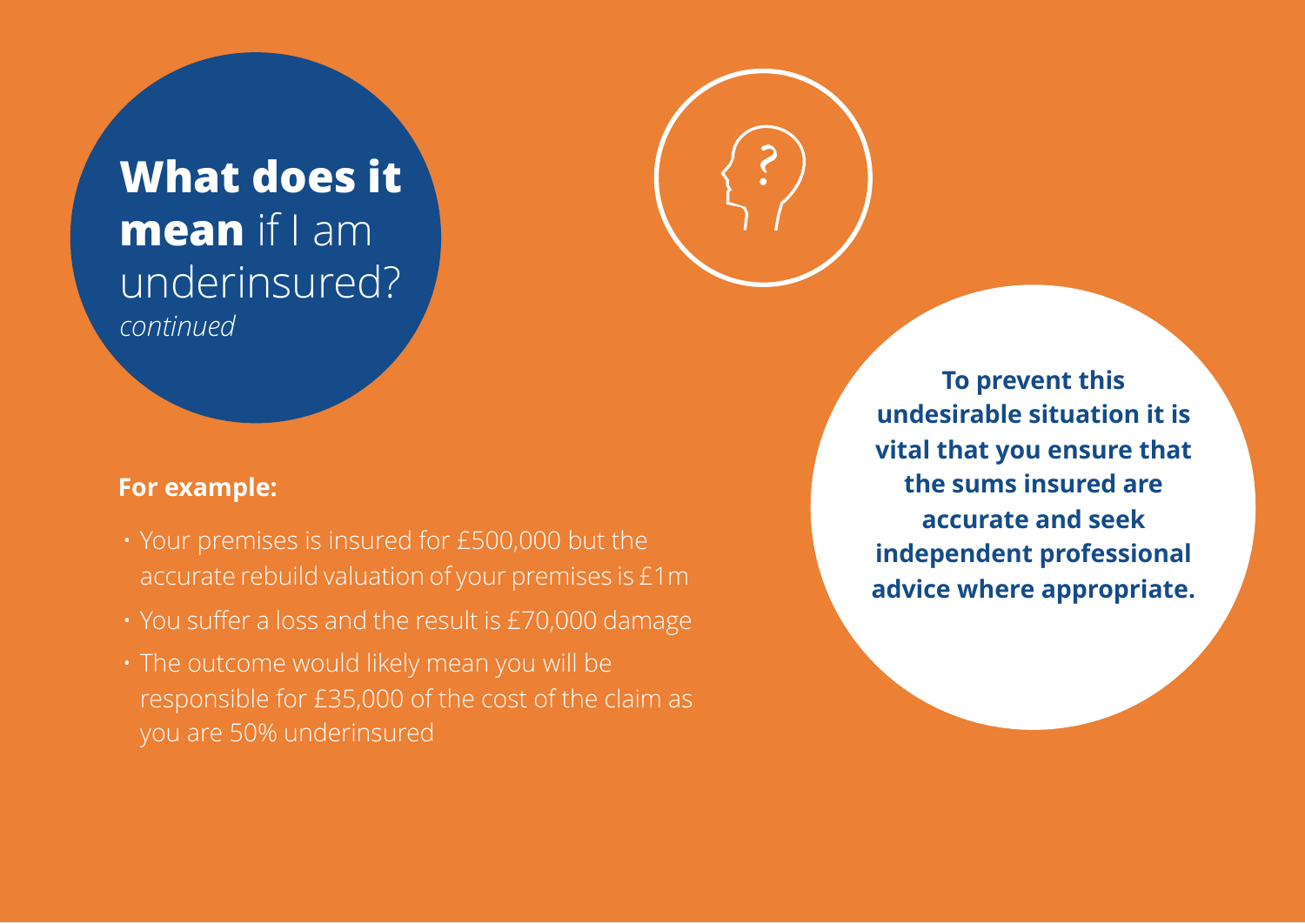

Make sure you let your broker know about any changes to your business. Ask them to help you understand how you should assess whether your cover is sufficient for your needs and what professional help may be available.

Remember that some changes to your business might not just relate to contents or building insurance. If you have, for example, bought specialist equipment that takes time to replace, this will impact the amount of time it might take for you to get back on your feet after say, a flood. Therefore this might impact the amount of business interruption insurance you need.

# **How do I know** if I'm underinsured?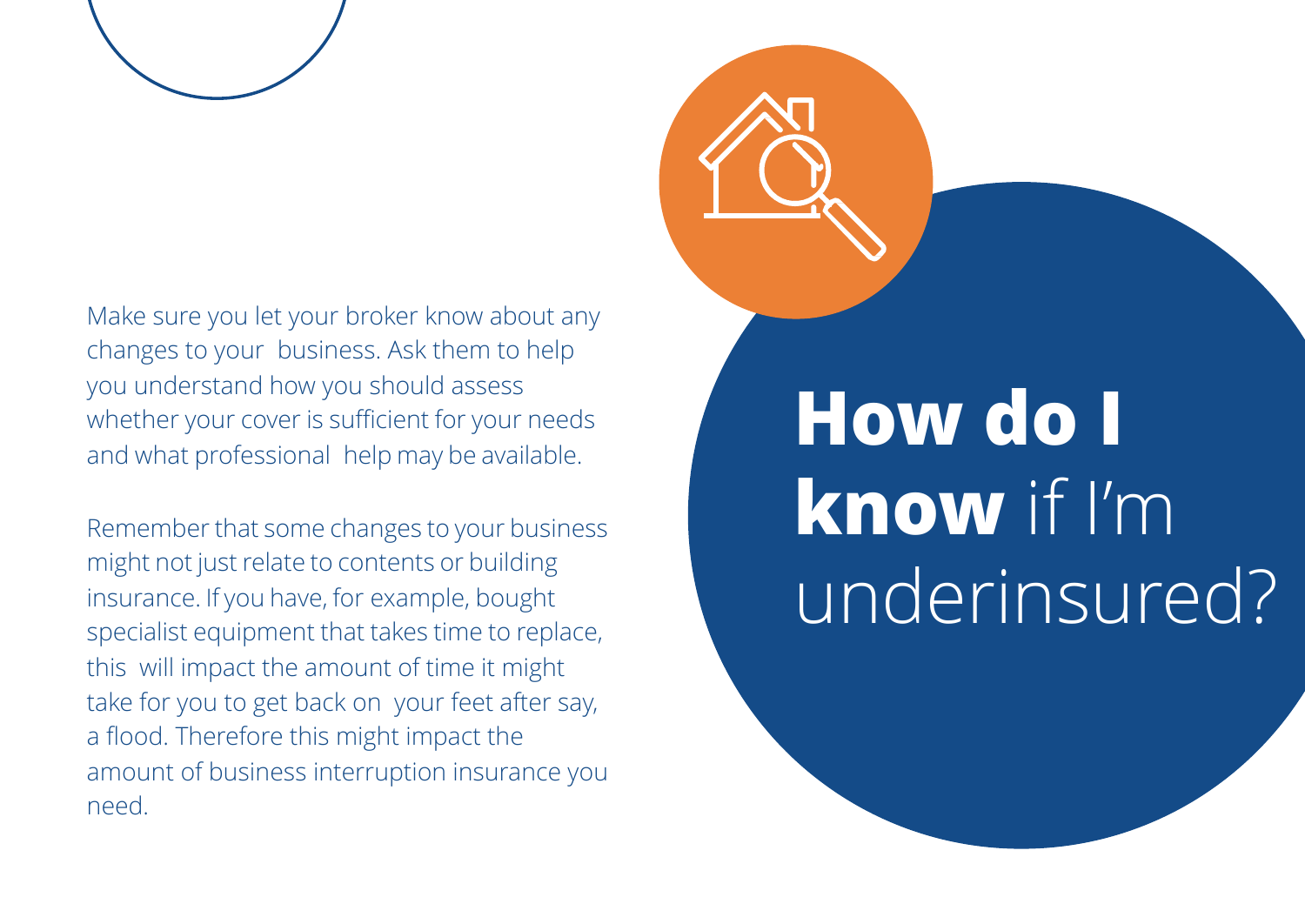## **Important considerations**

It is very difficult for insurers to determine what sums insured adequately meet your unique business requirements without your input. You will understand how your business is performing, what investment is being made and how much you spend.

Here are some of our useful top tips to follow when considering your insuring requirements!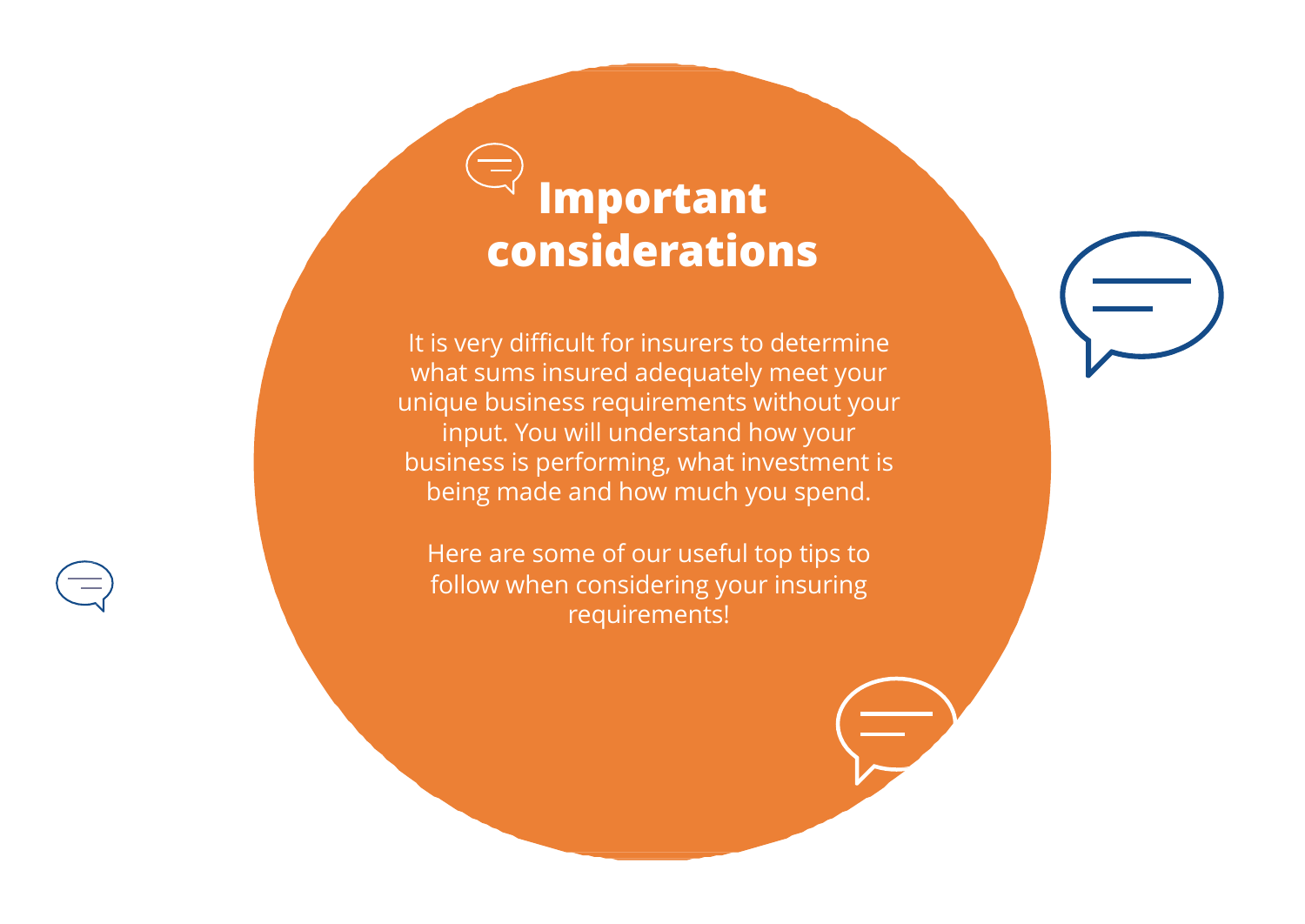### **CONTENTS INSURANCE**

*1*

Include all your contents (toys, furniture, white goods etc.)

Consider the replacement cost of goods (excluding any sale or bulk purchase discounts)

Include the replacement value of donated items and contents in any sheds or outbuildings

Consider if you need to include the replacement value of any leased or hired equipment

Plan for additional investment and include in your required sum insured

Insure the value of ALL of your assets, not just what you consider to be at risk

> Consider drawing up an inventory as this helps with calculating your requirement and is extremely useful after an extensive damage event

> > *.*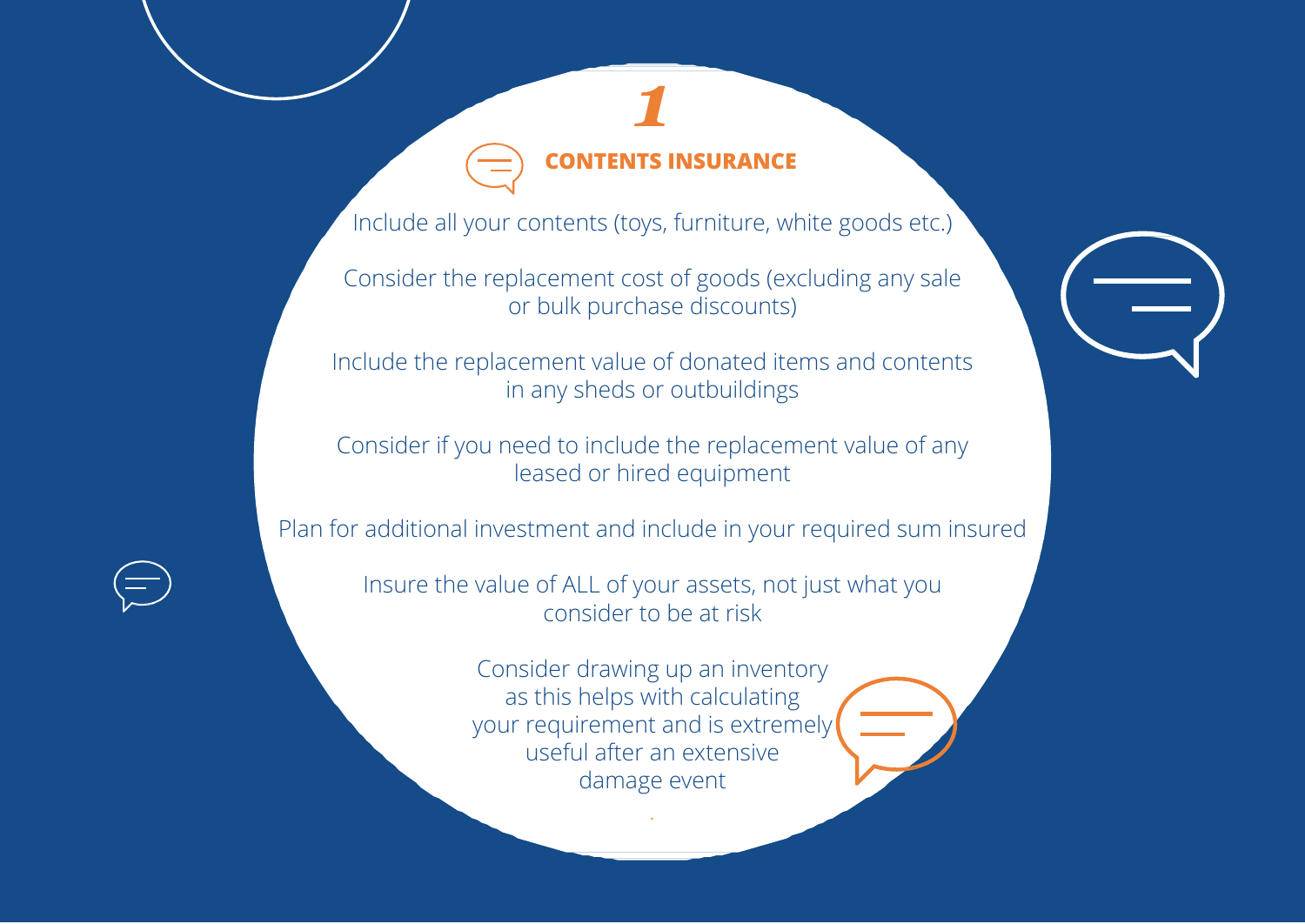## *2*

### **BUSINESS INT (Indemnity Periods)**

The indemnity period starts on the day damage occurs and it lasts for the period during which your business is affected as a result of the damage, but for no longer than the maximum indemnity period. Therefore, setting an adequate Maximum Indemnity Period is as important as calculating a correct sum insured in the event of a large loss.

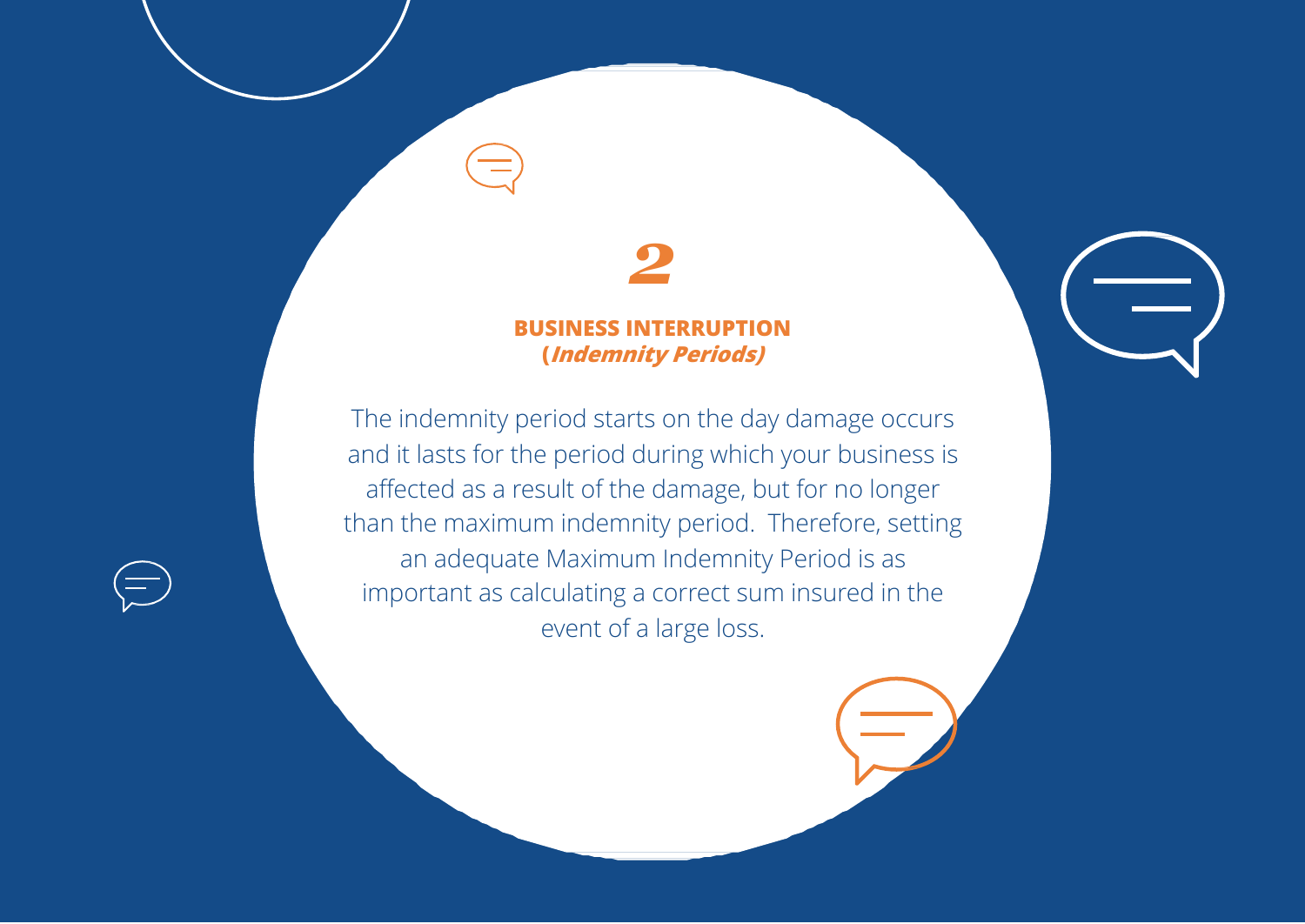### **BUSINESS INTERRUPTION (Indemnity Periods) Continued..**

*3*

Consider: Time it will take to rebuild your building (include demolishing and planning) Unforeseen difficulties (changes in building regulations, discovery of hazardous materials such as asbestos) Decoration and refurbishment Recruiting and retraining staff Seasonality: a loss may cause a business to miss important trading periods Difficulty in winning back lost customers and opportunities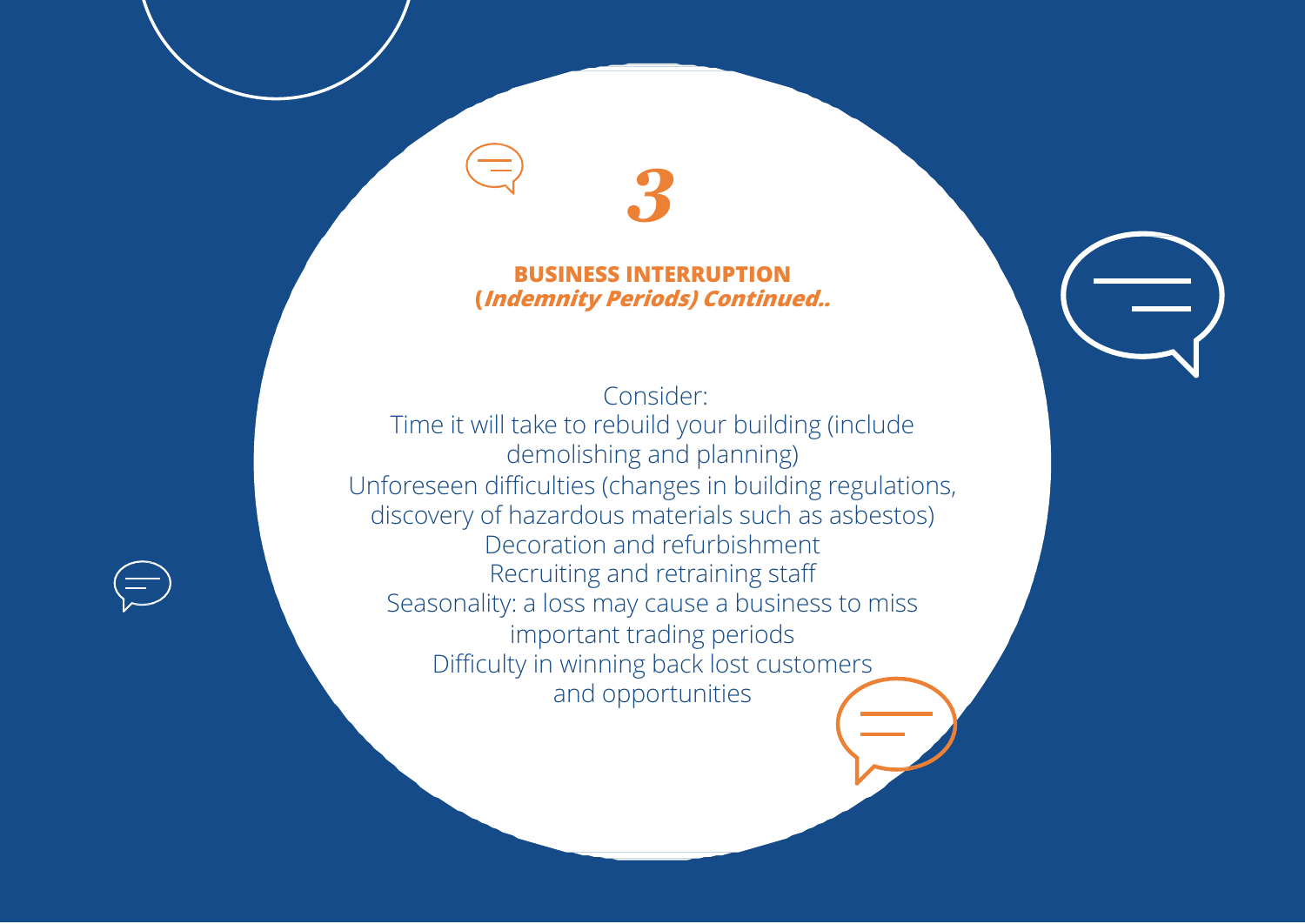**BUSINESS INTERRUPTION (Continuity Planning)**

*4*

An effective business continuity plan can make all the difference to the size of a loss and the ability of a business to continue trading and make a full recovery.

Business continuity planning can help a business understand what risks they are facing, how best to tackle them and to check their insurance cover is adequate in the event of a large range of circumstances. This puts the business in a better place to assess and plan for the possible consequences and potentially reduce the period over which it will be affected by a loss.

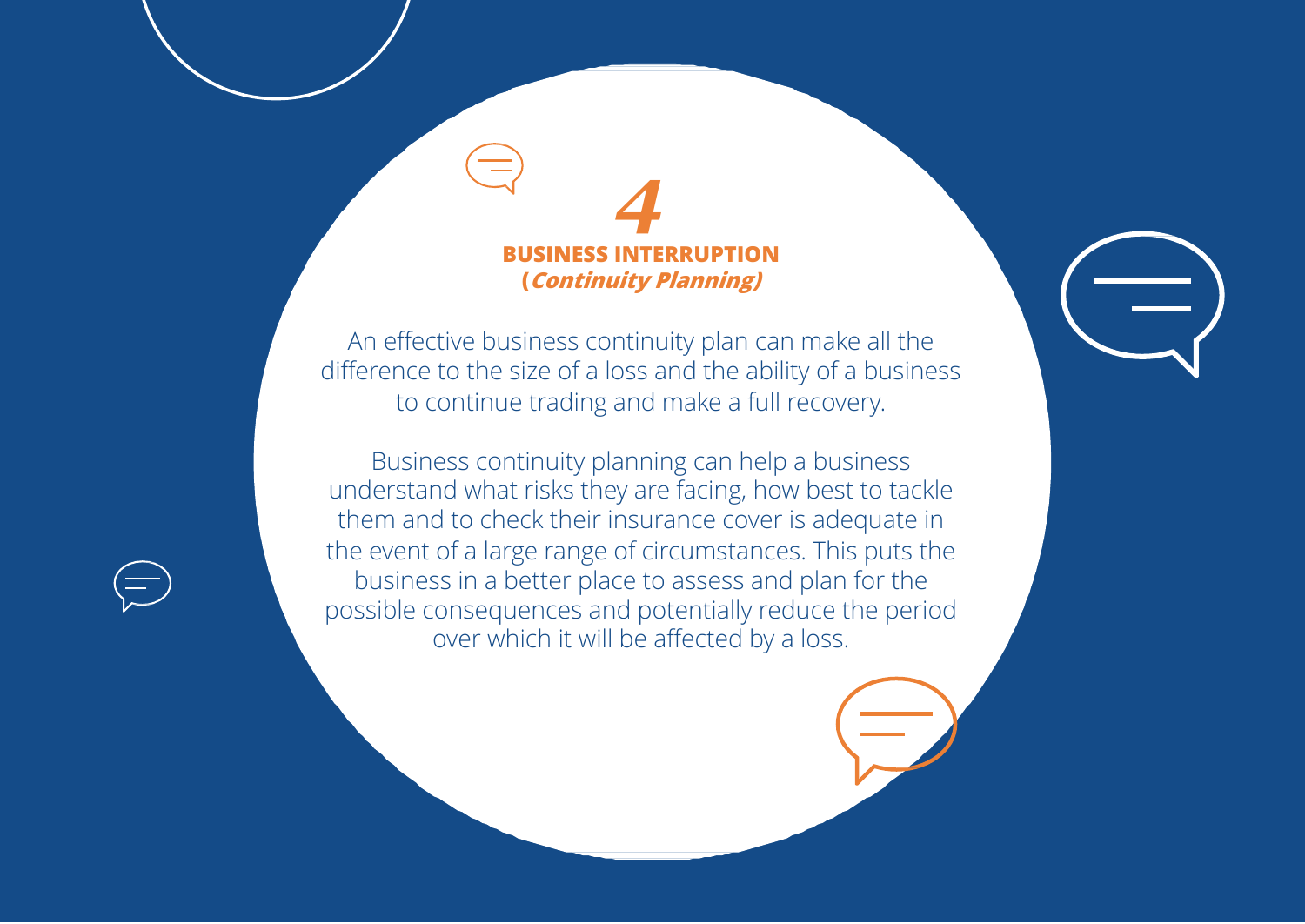### *5* **BUSINESS INTERRUPTION (Continuity Planning) Continued..**

ROBUST (Resilient Business Software Toolkit) is a tool that has been developed by industry experts and can help you to produce an effective Business Continuity Plan quickly and efficiently and manage incidents to recovery in a timely fashion.

This service is available for download and is absolutely free.

https://robust.riscauthority.co.uk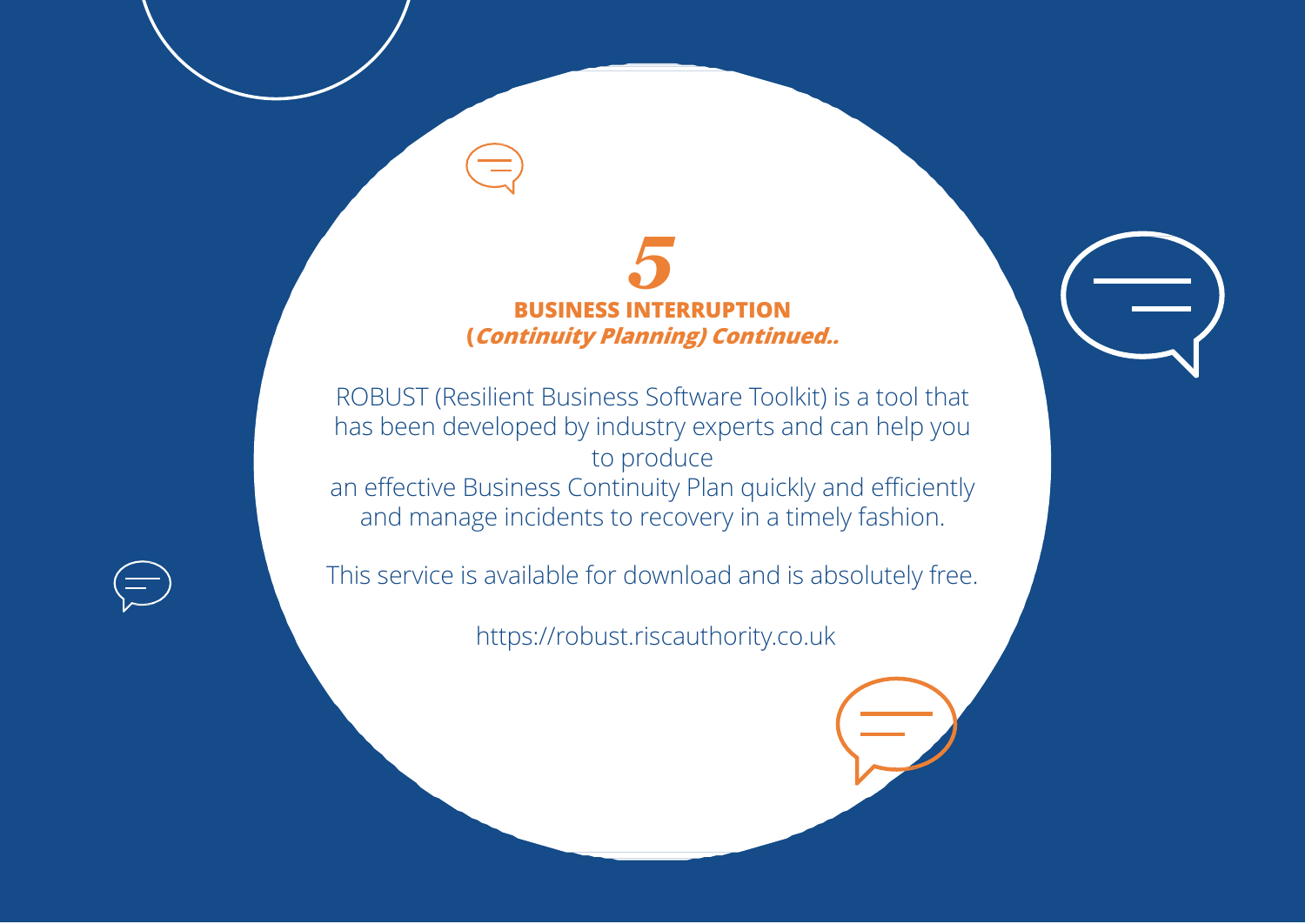### **BUSINESS INTERRUPTION (Sum Insured)**

*6*

The sum insured is based on the gross annual revenue or turnover (the money paid or payable to you for work done and services rendered in the course of the business).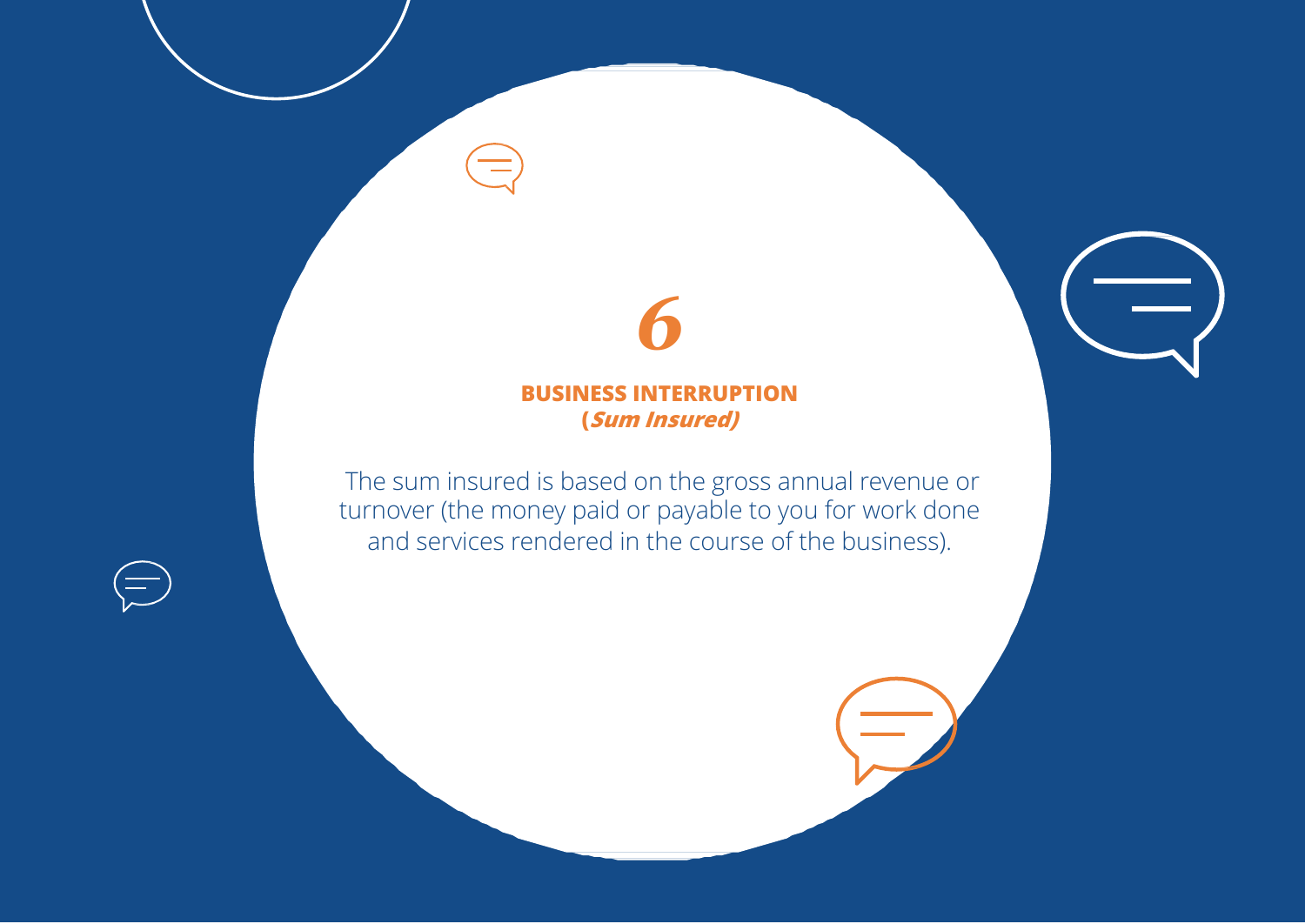### **BUSINESS INTERRUPTION (Sum Insured) Continued…**

*7*

Calculate how many paying customers you anticipate if operating at capacity

Include allowances for any potential growth & expansion plans

Have you received any funding? This will need to be included in your revenue calculations

If you are forecasting to grow rapidly throughout the year, set aside some time to carry out a mid-year review of your projections Ensure your business continuity plan is up to date.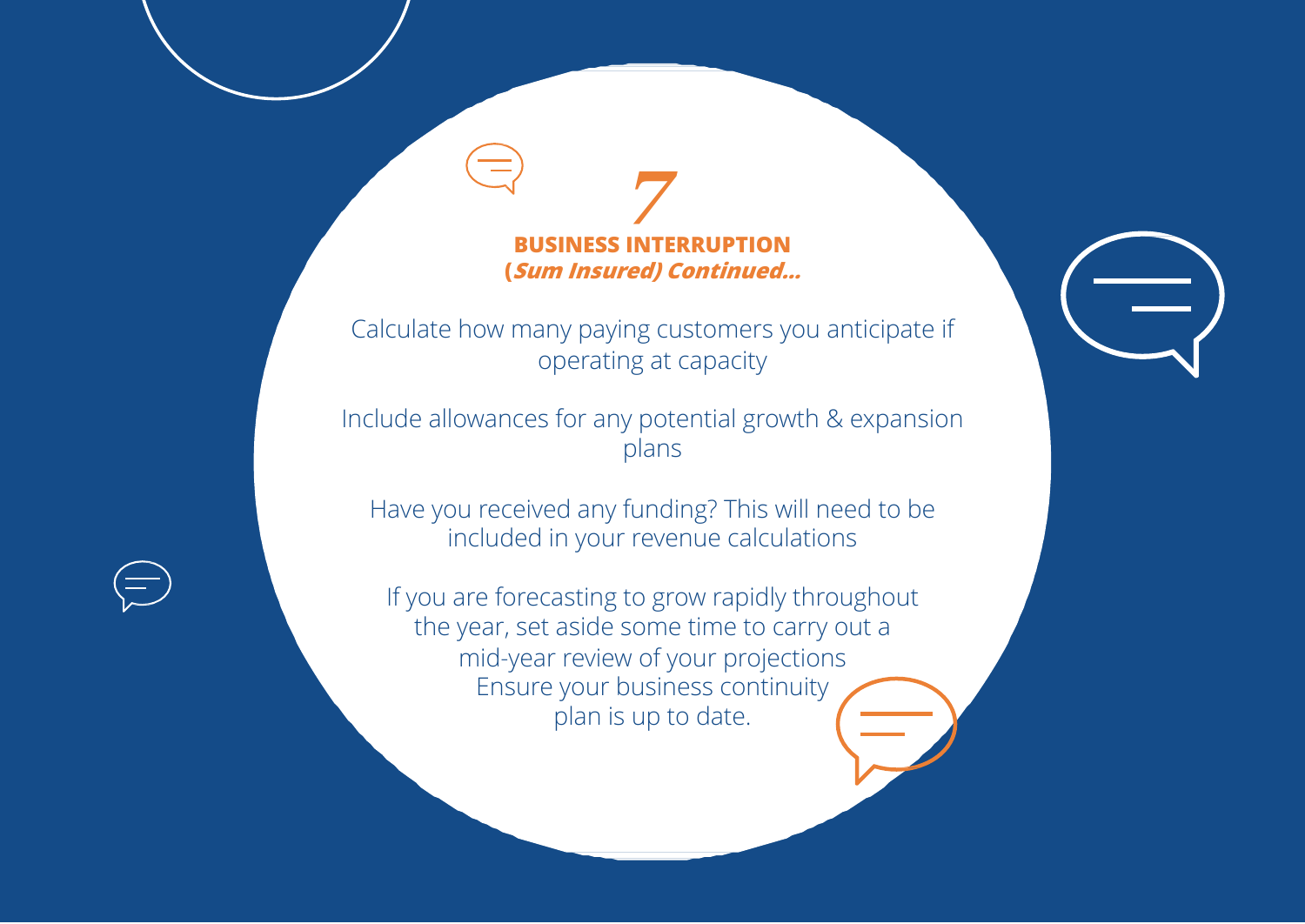### **BUSINESS INTERRUPTION (Sum Insured) Continued…**

*8*

Calculate on the maximum likely Revenue following the date of the loss e.g., if your business were to suffer a loss on the last day of the policy period, your sum insured would need to represent the revenue lost for your indemnity period from the loss date.

In a growing or stable business, your sum insured should reflect: Projected revenue for year 2 (12-month indemnity period)

> Projected revenue for years 2 & 3 (24-month indemnity period)

Projected revenue for years 2, 3, & 4 (36-month indemnity period)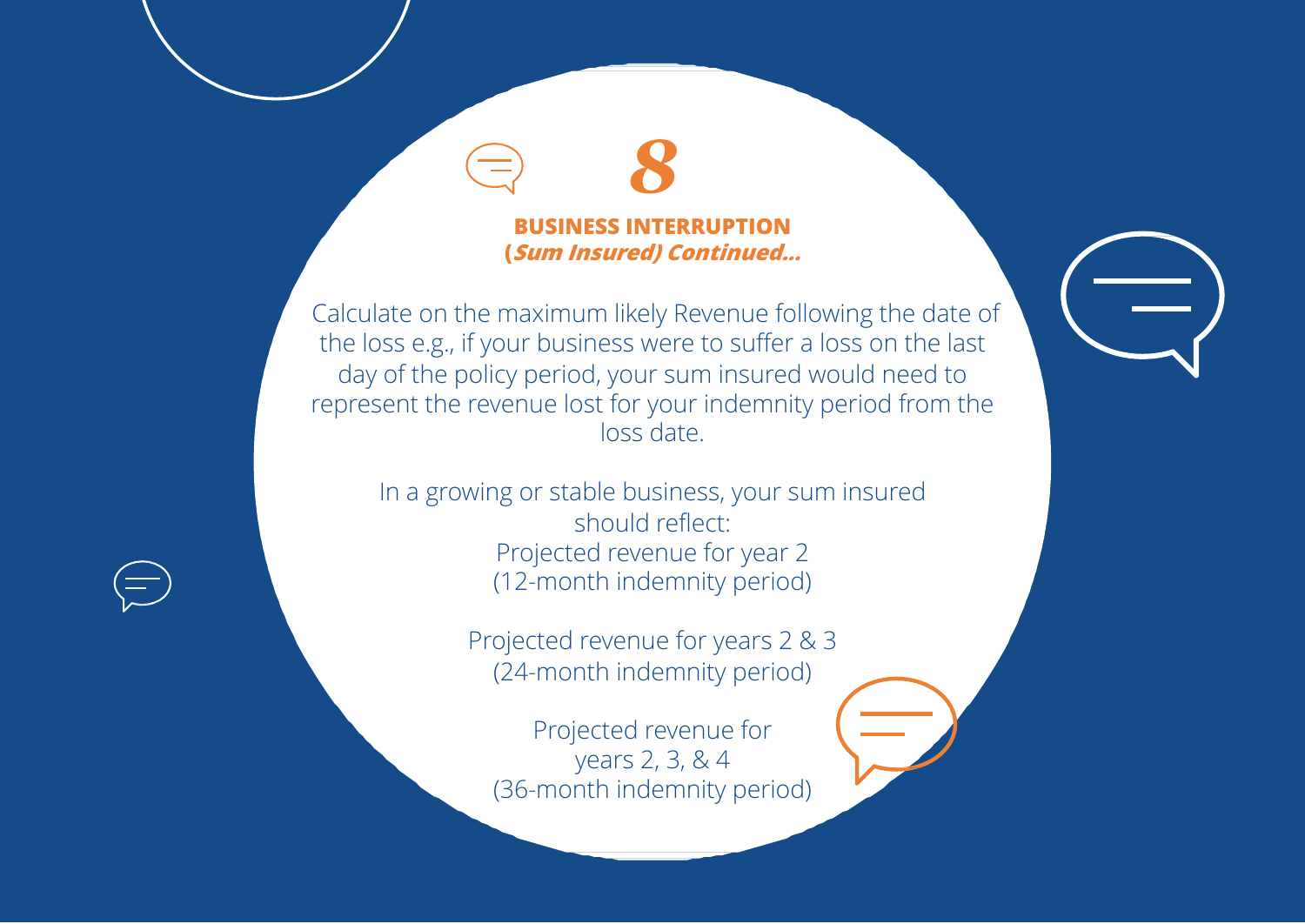### **BUILDINGS**

*9*

The level of insurance must reflect the total cost of rebuilding, not the market value

Include allowances for (but not limited to) professional fees (solicitors, architects), demolition and debris removal costs

Consider if you need to include or exclude VAT in your rebuild assessment

Commission an insurance reinstatement cost assessment every 2-3 years to align with changes in the costs of services, building materials and labour

> Ensure any assessment you commission is conducted to Royal Institution of Chartered Surveyors (RICS) principles and is specifically for insurance purposes